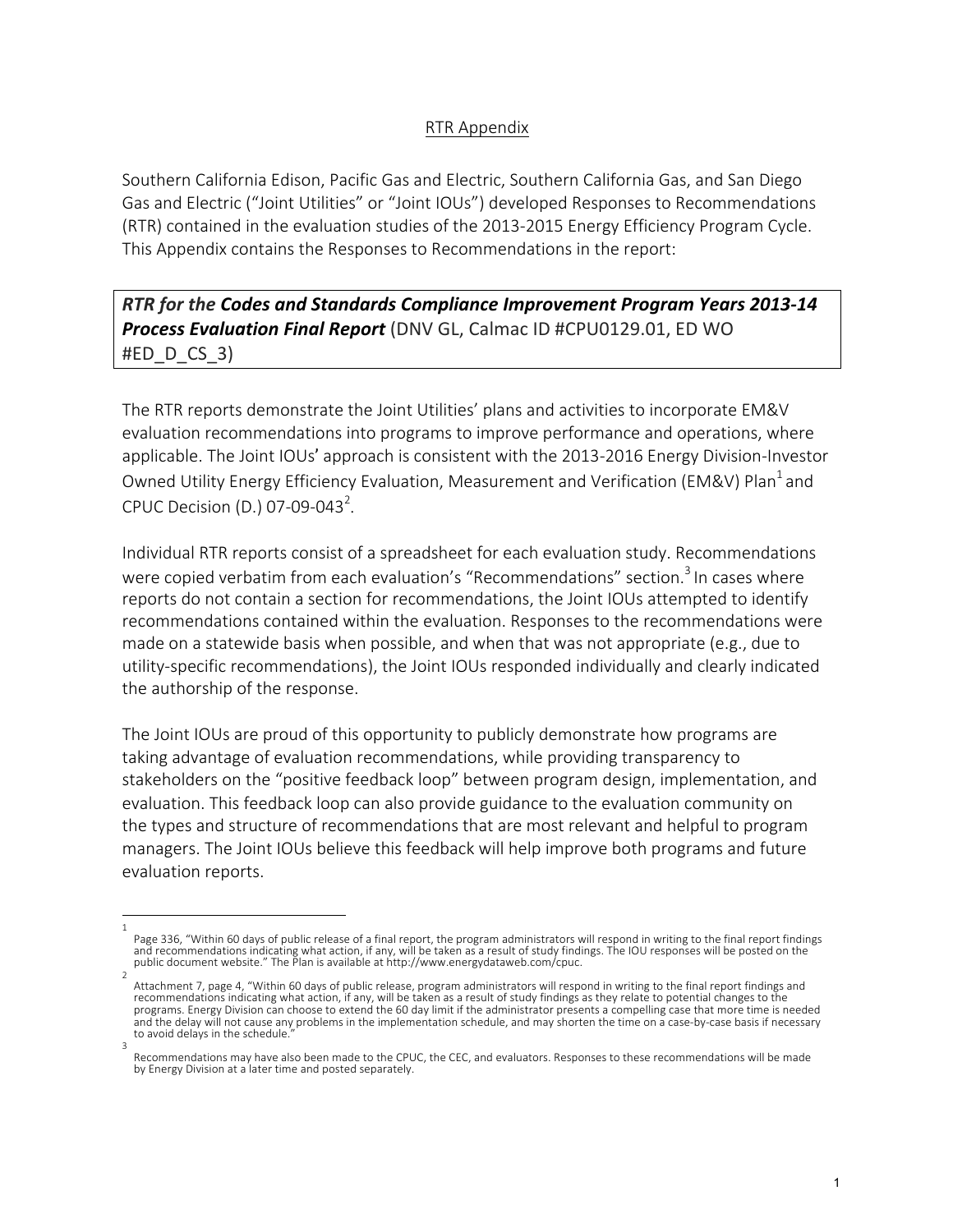Response to Recommendations (RTR) in Impact, Process, and Market Assessment Studies

| <b>Study Title:</b> | Codes and Standards Compliance Improvement Program Years 2013-14 Process Evaluation Final Report |
|---------------------|--------------------------------------------------------------------------------------------------|
| Program:            | <b>Codes and Standards</b>                                                                       |
| Author:             | <b>DNV GL</b>                                                                                    |
| <b>Calmac ID:</b>   | CPU0129.01                                                                                       |
| ED WO:              | ED D CS 3                                                                                        |
|                     |                                                                                                  |

Link to Report: http://www.calmac.org/publications/ComplianceImprovementImpactEvaluationDraftReport\_FINAL-OUT.pdf

| <b>Rejected, or Other)</b><br>(e.g. Description of specific program change or Reason for rejection or Under further review)<br>Page #<br><b>Findings</b><br><b>Best Practice / Recommendations</b><br><b>Recipient</b><br>Item#<br>1a<br>66<br>The IOU CI program trainings were a series<br>1. Provide more focused trainings: Our<br>All IOUs<br>Accepted<br>We agree completely with the recommendations of simplifying the code for building<br>industry members, maximizing building department members' time-effectiveness, and<br>of role and/or project based trainings that<br>findings indicate that participants find value<br>were well received by participants. The<br>in the ECA trainings. However, while the<br>focusing on hands-on activities with immediate feedback for sample projects.<br>strength of the ECA trainings was that the<br>trainings provide a lot of information on<br>• The current courses for Plans Examiners and Building Inspectors (PE & BI) include<br>information provided on the energy code<br>broad aspects of code compliance and build<br>multiple "hands-on," case-study based activities using the sample projects and the<br>was comprehensive. Participants reported<br>knowledge of the energy code, they may<br>the trainings served to provide a knowledge not be leading to improved code<br>relevant Plans Examiner Checklist and Building Inspector Checklist (developed by ECA<br>base on the energy code, provided practical<br>compliance. All market actors, especially<br>information on how to find out more<br>plan checkers and building inspectors, have<br>aspects of determining a project's compliance with Title 24, Part 6.<br>detailed code information, and provided<br>limited time available per project to focus<br>take home materials to use as an ongoing<br>on energy code. We recommend that the<br>In addition, case study materials for the Nonresidential PE & BI course include the<br>updated NRCC-PRF-01 form. The ECA team worked with the Energy Commission, the<br>IOUs, perhaps in conjunction with BayREN,<br>resource.<br>work to identify areas of the code that are<br>association of California Building Officials' (CALBO's) Energy Committee and various<br>The trainings could benefit from three<br>most vulnerable to noncompliance. We<br>building departments throughout the state to update this Certificate of Compliance to<br>suggest the IOUs develop focused, targeted<br>make the form easier to read and use (now only the PRF version of the form must be<br>measures:<br>trainings that address these areas of the<br>submitted for a project instead of the PRF along with Prescriptive forms for the project)<br>code to both the supply side (building<br>and to include a chart highlighting the "high-value" measures for a given project, and<br>department staff) and the demand side<br>which is customized based on the project's compliance strategy.<br>(building industry members). Specifically,<br>the IOUs should consider trainings that aim<br>The updated form makes plan checking faster and easier, and in our classes, plans<br>examiners get practical experience using the project-specific energy use chart to<br>to:<br>prioritize their time based on the "high-value" measures in the project.<br>a. Simplify the code for building industry<br>members and provide trainings that are<br>• The current courses for Energy Consultants, Designers and HVAC contractors also<br>applicable to targeted groups (i.e.<br>electricians that focus on residential<br>include multiple "hands-on," activities based on sample projects that parallel<br>participants' on-the-job responsibilities related to compliance with Title 24, Part 6.<br>improvements).<br>b. Maximize building department<br>• Later this year (2016), we plan to further refine all of these courses to minimize the<br>members time effectively<br>presentation time and focus more on activities using ECA tools and resources (Forms<br>The trainings should be hands-on and offer<br>Ace, Reference Ace, Checklists, Fact Sheets, Trigger Sheets, etc.) to direct their on-the-<br>instant feedback for sample projects,<br>job efforts and to complete their compliance-related responsibilities as time-effectively<br>identify common pitfalls, and provide<br>as possible.<br>examples of compliant and non-compliant<br>projects. These trainings should be updated<br>frequently as needs of building department |  |                      |                       | <b>Disposition</b> |                                                                                          |
|------------------------------------------------------------------------------------------------------------------------------------------------------------------------------------------------------------------------------------------------------------------------------------------------------------------------------------------------------------------------------------------------------------------------------------------------------------------------------------------------------------------------------------------------------------------------------------------------------------------------------------------------------------------------------------------------------------------------------------------------------------------------------------------------------------------------------------------------------------------------------------------------------------------------------------------------------------------------------------------------------------------------------------------------------------------------------------------------------------------------------------------------------------------------------------------------------------------------------------------------------------------------------------------------------------------------------------------------------------------------------------------------------------------------------------------------------------------------------------------------------------------------------------------------------------------------------------------------------------------------------------------------------------------------------------------------------------------------------------------------------------------------------------------------------------------------------------------------------------------------------------------------------------------------------------------------------------------------------------------------------------------------------------------------------------------------------------------------------------------------------------------------------------------------------------------------------------------------------------------------------------------------------------------------------------------------------------------------------------------------------------------------------------------------------------------------------------------------------------------------------------------------------------------------------------------------------------------------------------------------------------------------------------------------------------------------------------------------------------------------------------------------------------------------------------------------------------------------------------------------------------------------------------------------------------------------------------------------------------------------------------------------------------------------------------------------------------------------------------------------------------------------------------------------------------------------------------------------------------------------------------------------------------------------------------------------------------------------------------------------------------------------------------------------------------------------------------------------------------------------------------------------------------------------------------------------------------------------------------------------------------------------------------------------------------------------------------------------------------------------------------------------------------------------------------------------------------------------------------------------------------------------------------------------------------------------------------------------------------------------------------------------------------------------------------------------------------------------------------------------------------------------------------------------------------------------------------------------------------------------------------------------------------------------------------------------------------------------------------------------------------------------------------------------------------------------------------------------------------------------------------------------------------------------|--|----------------------|-----------------------|--------------------|------------------------------------------------------------------------------------------|
|                                                                                                                                                                                                                                                                                                                                                                                                                                                                                                                                                                                                                                                                                                                                                                                                                                                                                                                                                                                                                                                                                                                                                                                                                                                                                                                                                                                                                                                                                                                                                                                                                                                                                                                                                                                                                                                                                                                                                                                                                                                                                                                                                                                                                                                                                                                                                                                                                                                                                                                                                                                                                                                                                                                                                                                                                                                                                                                                                                                                                                                                                                                                                                                                                                                                                                                                                                                                                                                                                                                                                                                                                                                                                                                                                                                                                                                                                                                                                                                                                                                                                                                                                                                                                                                                                                                                                                                                                                                                                                                                                |  |                      | <b>Recommendation</b> | (Accepted,         | <b>Disposition Notes</b>                                                                 |
|                                                                                                                                                                                                                                                                                                                                                                                                                                                                                                                                                                                                                                                                                                                                                                                                                                                                                                                                                                                                                                                                                                                                                                                                                                                                                                                                                                                                                                                                                                                                                                                                                                                                                                                                                                                                                                                                                                                                                                                                                                                                                                                                                                                                                                                                                                                                                                                                                                                                                                                                                                                                                                                                                                                                                                                                                                                                                                                                                                                                                                                                                                                                                                                                                                                                                                                                                                                                                                                                                                                                                                                                                                                                                                                                                                                                                                                                                                                                                                                                                                                                                                                                                                                                                                                                                                                                                                                                                                                                                                                                                |  |                      |                       |                    |                                                                                          |
|                                                                                                                                                                                                                                                                                                                                                                                                                                                                                                                                                                                                                                                                                                                                                                                                                                                                                                                                                                                                                                                                                                                                                                                                                                                                                                                                                                                                                                                                                                                                                                                                                                                                                                                                                                                                                                                                                                                                                                                                                                                                                                                                                                                                                                                                                                                                                                                                                                                                                                                                                                                                                                                                                                                                                                                                                                                                                                                                                                                                                                                                                                                                                                                                                                                                                                                                                                                                                                                                                                                                                                                                                                                                                                                                                                                                                                                                                                                                                                                                                                                                                                                                                                                                                                                                                                                                                                                                                                                                                                                                                |  |                      |                       |                    |                                                                                          |
|                                                                                                                                                                                                                                                                                                                                                                                                                                                                                                                                                                                                                                                                                                                                                                                                                                                                                                                                                                                                                                                                                                                                                                                                                                                                                                                                                                                                                                                                                                                                                                                                                                                                                                                                                                                                                                                                                                                                                                                                                                                                                                                                                                                                                                                                                                                                                                                                                                                                                                                                                                                                                                                                                                                                                                                                                                                                                                                                                                                                                                                                                                                                                                                                                                                                                                                                                                                                                                                                                                                                                                                                                                                                                                                                                                                                                                                                                                                                                                                                                                                                                                                                                                                                                                                                                                                                                                                                                                                                                                                                                |  |                      |                       |                    |                                                                                          |
|                                                                                                                                                                                                                                                                                                                                                                                                                                                                                                                                                                                                                                                                                                                                                                                                                                                                                                                                                                                                                                                                                                                                                                                                                                                                                                                                                                                                                                                                                                                                                                                                                                                                                                                                                                                                                                                                                                                                                                                                                                                                                                                                                                                                                                                                                                                                                                                                                                                                                                                                                                                                                                                                                                                                                                                                                                                                                                                                                                                                                                                                                                                                                                                                                                                                                                                                                                                                                                                                                                                                                                                                                                                                                                                                                                                                                                                                                                                                                                                                                                                                                                                                                                                                                                                                                                                                                                                                                                                                                                                                                |  |                      |                       |                    |                                                                                          |
|                                                                                                                                                                                                                                                                                                                                                                                                                                                                                                                                                                                                                                                                                                                                                                                                                                                                                                                                                                                                                                                                                                                                                                                                                                                                                                                                                                                                                                                                                                                                                                                                                                                                                                                                                                                                                                                                                                                                                                                                                                                                                                                                                                                                                                                                                                                                                                                                                                                                                                                                                                                                                                                                                                                                                                                                                                                                                                                                                                                                                                                                                                                                                                                                                                                                                                                                                                                                                                                                                                                                                                                                                                                                                                                                                                                                                                                                                                                                                                                                                                                                                                                                                                                                                                                                                                                                                                                                                                                                                                                                                |  |                      |                       |                    |                                                                                          |
|                                                                                                                                                                                                                                                                                                                                                                                                                                                                                                                                                                                                                                                                                                                                                                                                                                                                                                                                                                                                                                                                                                                                                                                                                                                                                                                                                                                                                                                                                                                                                                                                                                                                                                                                                                                                                                                                                                                                                                                                                                                                                                                                                                                                                                                                                                                                                                                                                                                                                                                                                                                                                                                                                                                                                                                                                                                                                                                                                                                                                                                                                                                                                                                                                                                                                                                                                                                                                                                                                                                                                                                                                                                                                                                                                                                                                                                                                                                                                                                                                                                                                                                                                                                                                                                                                                                                                                                                                                                                                                                                                |  |                      |                       |                    |                                                                                          |
|                                                                                                                                                                                                                                                                                                                                                                                                                                                                                                                                                                                                                                                                                                                                                                                                                                                                                                                                                                                                                                                                                                                                                                                                                                                                                                                                                                                                                                                                                                                                                                                                                                                                                                                                                                                                                                                                                                                                                                                                                                                                                                                                                                                                                                                                                                                                                                                                                                                                                                                                                                                                                                                                                                                                                                                                                                                                                                                                                                                                                                                                                                                                                                                                                                                                                                                                                                                                                                                                                                                                                                                                                                                                                                                                                                                                                                                                                                                                                                                                                                                                                                                                                                                                                                                                                                                                                                                                                                                                                                                                                |  |                      |                       |                    |                                                                                          |
|                                                                                                                                                                                                                                                                                                                                                                                                                                                                                                                                                                                                                                                                                                                                                                                                                                                                                                                                                                                                                                                                                                                                                                                                                                                                                                                                                                                                                                                                                                                                                                                                                                                                                                                                                                                                                                                                                                                                                                                                                                                                                                                                                                                                                                                                                                                                                                                                                                                                                                                                                                                                                                                                                                                                                                                                                                                                                                                                                                                                                                                                                                                                                                                                                                                                                                                                                                                                                                                                                                                                                                                                                                                                                                                                                                                                                                                                                                                                                                                                                                                                                                                                                                                                                                                                                                                                                                                                                                                                                                                                                |  |                      |                       |                    |                                                                                          |
|                                                                                                                                                                                                                                                                                                                                                                                                                                                                                                                                                                                                                                                                                                                                                                                                                                                                                                                                                                                                                                                                                                                                                                                                                                                                                                                                                                                                                                                                                                                                                                                                                                                                                                                                                                                                                                                                                                                                                                                                                                                                                                                                                                                                                                                                                                                                                                                                                                                                                                                                                                                                                                                                                                                                                                                                                                                                                                                                                                                                                                                                                                                                                                                                                                                                                                                                                                                                                                                                                                                                                                                                                                                                                                                                                                                                                                                                                                                                                                                                                                                                                                                                                                                                                                                                                                                                                                                                                                                                                                                                                |  |                      |                       |                    | and approved by the Energy Commission), which are designed to focus attention on key     |
|                                                                                                                                                                                                                                                                                                                                                                                                                                                                                                                                                                                                                                                                                                                                                                                                                                                                                                                                                                                                                                                                                                                                                                                                                                                                                                                                                                                                                                                                                                                                                                                                                                                                                                                                                                                                                                                                                                                                                                                                                                                                                                                                                                                                                                                                                                                                                                                                                                                                                                                                                                                                                                                                                                                                                                                                                                                                                                                                                                                                                                                                                                                                                                                                                                                                                                                                                                                                                                                                                                                                                                                                                                                                                                                                                                                                                                                                                                                                                                                                                                                                                                                                                                                                                                                                                                                                                                                                                                                                                                                                                |  |                      |                       |                    |                                                                                          |
|                                                                                                                                                                                                                                                                                                                                                                                                                                                                                                                                                                                                                                                                                                                                                                                                                                                                                                                                                                                                                                                                                                                                                                                                                                                                                                                                                                                                                                                                                                                                                                                                                                                                                                                                                                                                                                                                                                                                                                                                                                                                                                                                                                                                                                                                                                                                                                                                                                                                                                                                                                                                                                                                                                                                                                                                                                                                                                                                                                                                                                                                                                                                                                                                                                                                                                                                                                                                                                                                                                                                                                                                                                                                                                                                                                                                                                                                                                                                                                                                                                                                                                                                                                                                                                                                                                                                                                                                                                                                                                                                                |  |                      |                       |                    |                                                                                          |
|                                                                                                                                                                                                                                                                                                                                                                                                                                                                                                                                                                                                                                                                                                                                                                                                                                                                                                                                                                                                                                                                                                                                                                                                                                                                                                                                                                                                                                                                                                                                                                                                                                                                                                                                                                                                                                                                                                                                                                                                                                                                                                                                                                                                                                                                                                                                                                                                                                                                                                                                                                                                                                                                                                                                                                                                                                                                                                                                                                                                                                                                                                                                                                                                                                                                                                                                                                                                                                                                                                                                                                                                                                                                                                                                                                                                                                                                                                                                                                                                                                                                                                                                                                                                                                                                                                                                                                                                                                                                                                                                                |  |                      |                       |                    |                                                                                          |
|                                                                                                                                                                                                                                                                                                                                                                                                                                                                                                                                                                                                                                                                                                                                                                                                                                                                                                                                                                                                                                                                                                                                                                                                                                                                                                                                                                                                                                                                                                                                                                                                                                                                                                                                                                                                                                                                                                                                                                                                                                                                                                                                                                                                                                                                                                                                                                                                                                                                                                                                                                                                                                                                                                                                                                                                                                                                                                                                                                                                                                                                                                                                                                                                                                                                                                                                                                                                                                                                                                                                                                                                                                                                                                                                                                                                                                                                                                                                                                                                                                                                                                                                                                                                                                                                                                                                                                                                                                                                                                                                                |  |                      |                       |                    |                                                                                          |
|                                                                                                                                                                                                                                                                                                                                                                                                                                                                                                                                                                                                                                                                                                                                                                                                                                                                                                                                                                                                                                                                                                                                                                                                                                                                                                                                                                                                                                                                                                                                                                                                                                                                                                                                                                                                                                                                                                                                                                                                                                                                                                                                                                                                                                                                                                                                                                                                                                                                                                                                                                                                                                                                                                                                                                                                                                                                                                                                                                                                                                                                                                                                                                                                                                                                                                                                                                                                                                                                                                                                                                                                                                                                                                                                                                                                                                                                                                                                                                                                                                                                                                                                                                                                                                                                                                                                                                                                                                                                                                                                                |  |                      |                       |                    |                                                                                          |
|                                                                                                                                                                                                                                                                                                                                                                                                                                                                                                                                                                                                                                                                                                                                                                                                                                                                                                                                                                                                                                                                                                                                                                                                                                                                                                                                                                                                                                                                                                                                                                                                                                                                                                                                                                                                                                                                                                                                                                                                                                                                                                                                                                                                                                                                                                                                                                                                                                                                                                                                                                                                                                                                                                                                                                                                                                                                                                                                                                                                                                                                                                                                                                                                                                                                                                                                                                                                                                                                                                                                                                                                                                                                                                                                                                                                                                                                                                                                                                                                                                                                                                                                                                                                                                                                                                                                                                                                                                                                                                                                                |  |                      |                       |                    |                                                                                          |
|                                                                                                                                                                                                                                                                                                                                                                                                                                                                                                                                                                                                                                                                                                                                                                                                                                                                                                                                                                                                                                                                                                                                                                                                                                                                                                                                                                                                                                                                                                                                                                                                                                                                                                                                                                                                                                                                                                                                                                                                                                                                                                                                                                                                                                                                                                                                                                                                                                                                                                                                                                                                                                                                                                                                                                                                                                                                                                                                                                                                                                                                                                                                                                                                                                                                                                                                                                                                                                                                                                                                                                                                                                                                                                                                                                                                                                                                                                                                                                                                                                                                                                                                                                                                                                                                                                                                                                                                                                                                                                                                                |  |                      |                       |                    |                                                                                          |
|                                                                                                                                                                                                                                                                                                                                                                                                                                                                                                                                                                                                                                                                                                                                                                                                                                                                                                                                                                                                                                                                                                                                                                                                                                                                                                                                                                                                                                                                                                                                                                                                                                                                                                                                                                                                                                                                                                                                                                                                                                                                                                                                                                                                                                                                                                                                                                                                                                                                                                                                                                                                                                                                                                                                                                                                                                                                                                                                                                                                                                                                                                                                                                                                                                                                                                                                                                                                                                                                                                                                                                                                                                                                                                                                                                                                                                                                                                                                                                                                                                                                                                                                                                                                                                                                                                                                                                                                                                                                                                                                                |  |                      |                       |                    |                                                                                          |
|                                                                                                                                                                                                                                                                                                                                                                                                                                                                                                                                                                                                                                                                                                                                                                                                                                                                                                                                                                                                                                                                                                                                                                                                                                                                                                                                                                                                                                                                                                                                                                                                                                                                                                                                                                                                                                                                                                                                                                                                                                                                                                                                                                                                                                                                                                                                                                                                                                                                                                                                                                                                                                                                                                                                                                                                                                                                                                                                                                                                                                                                                                                                                                                                                                                                                                                                                                                                                                                                                                                                                                                                                                                                                                                                                                                                                                                                                                                                                                                                                                                                                                                                                                                                                                                                                                                                                                                                                                                                                                                                                |  |                      |                       |                    |                                                                                          |
|                                                                                                                                                                                                                                                                                                                                                                                                                                                                                                                                                                                                                                                                                                                                                                                                                                                                                                                                                                                                                                                                                                                                                                                                                                                                                                                                                                                                                                                                                                                                                                                                                                                                                                                                                                                                                                                                                                                                                                                                                                                                                                                                                                                                                                                                                                                                                                                                                                                                                                                                                                                                                                                                                                                                                                                                                                                                                                                                                                                                                                                                                                                                                                                                                                                                                                                                                                                                                                                                                                                                                                                                                                                                                                                                                                                                                                                                                                                                                                                                                                                                                                                                                                                                                                                                                                                                                                                                                                                                                                                                                |  |                      |                       |                    |                                                                                          |
|                                                                                                                                                                                                                                                                                                                                                                                                                                                                                                                                                                                                                                                                                                                                                                                                                                                                                                                                                                                                                                                                                                                                                                                                                                                                                                                                                                                                                                                                                                                                                                                                                                                                                                                                                                                                                                                                                                                                                                                                                                                                                                                                                                                                                                                                                                                                                                                                                                                                                                                                                                                                                                                                                                                                                                                                                                                                                                                                                                                                                                                                                                                                                                                                                                                                                                                                                                                                                                                                                                                                                                                                                                                                                                                                                                                                                                                                                                                                                                                                                                                                                                                                                                                                                                                                                                                                                                                                                                                                                                                                                |  |                      |                       |                    |                                                                                          |
|                                                                                                                                                                                                                                                                                                                                                                                                                                                                                                                                                                                                                                                                                                                                                                                                                                                                                                                                                                                                                                                                                                                                                                                                                                                                                                                                                                                                                                                                                                                                                                                                                                                                                                                                                                                                                                                                                                                                                                                                                                                                                                                                                                                                                                                                                                                                                                                                                                                                                                                                                                                                                                                                                                                                                                                                                                                                                                                                                                                                                                                                                                                                                                                                                                                                                                                                                                                                                                                                                                                                                                                                                                                                                                                                                                                                                                                                                                                                                                                                                                                                                                                                                                                                                                                                                                                                                                                                                                                                                                                                                |  |                      |                       |                    |                                                                                          |
|                                                                                                                                                                                                                                                                                                                                                                                                                                                                                                                                                                                                                                                                                                                                                                                                                                                                                                                                                                                                                                                                                                                                                                                                                                                                                                                                                                                                                                                                                                                                                                                                                                                                                                                                                                                                                                                                                                                                                                                                                                                                                                                                                                                                                                                                                                                                                                                                                                                                                                                                                                                                                                                                                                                                                                                                                                                                                                                                                                                                                                                                                                                                                                                                                                                                                                                                                                                                                                                                                                                                                                                                                                                                                                                                                                                                                                                                                                                                                                                                                                                                                                                                                                                                                                                                                                                                                                                                                                                                                                                                                |  |                      |                       |                    |                                                                                          |
|                                                                                                                                                                                                                                                                                                                                                                                                                                                                                                                                                                                                                                                                                                                                                                                                                                                                                                                                                                                                                                                                                                                                                                                                                                                                                                                                                                                                                                                                                                                                                                                                                                                                                                                                                                                                                                                                                                                                                                                                                                                                                                                                                                                                                                                                                                                                                                                                                                                                                                                                                                                                                                                                                                                                                                                                                                                                                                                                                                                                                                                                                                                                                                                                                                                                                                                                                                                                                                                                                                                                                                                                                                                                                                                                                                                                                                                                                                                                                                                                                                                                                                                                                                                                                                                                                                                                                                                                                                                                                                                                                |  |                      |                       |                    |                                                                                          |
|                                                                                                                                                                                                                                                                                                                                                                                                                                                                                                                                                                                                                                                                                                                                                                                                                                                                                                                                                                                                                                                                                                                                                                                                                                                                                                                                                                                                                                                                                                                                                                                                                                                                                                                                                                                                                                                                                                                                                                                                                                                                                                                                                                                                                                                                                                                                                                                                                                                                                                                                                                                                                                                                                                                                                                                                                                                                                                                                                                                                                                                                                                                                                                                                                                                                                                                                                                                                                                                                                                                                                                                                                                                                                                                                                                                                                                                                                                                                                                                                                                                                                                                                                                                                                                                                                                                                                                                                                                                                                                                                                |  |                      |                       |                    |                                                                                          |
|                                                                                                                                                                                                                                                                                                                                                                                                                                                                                                                                                                                                                                                                                                                                                                                                                                                                                                                                                                                                                                                                                                                                                                                                                                                                                                                                                                                                                                                                                                                                                                                                                                                                                                                                                                                                                                                                                                                                                                                                                                                                                                                                                                                                                                                                                                                                                                                                                                                                                                                                                                                                                                                                                                                                                                                                                                                                                                                                                                                                                                                                                                                                                                                                                                                                                                                                                                                                                                                                                                                                                                                                                                                                                                                                                                                                                                                                                                                                                                                                                                                                                                                                                                                                                                                                                                                                                                                                                                                                                                                                                |  |                      |                       |                    |                                                                                          |
|                                                                                                                                                                                                                                                                                                                                                                                                                                                                                                                                                                                                                                                                                                                                                                                                                                                                                                                                                                                                                                                                                                                                                                                                                                                                                                                                                                                                                                                                                                                                                                                                                                                                                                                                                                                                                                                                                                                                                                                                                                                                                                                                                                                                                                                                                                                                                                                                                                                                                                                                                                                                                                                                                                                                                                                                                                                                                                                                                                                                                                                                                                                                                                                                                                                                                                                                                                                                                                                                                                                                                                                                                                                                                                                                                                                                                                                                                                                                                                                                                                                                                                                                                                                                                                                                                                                                                                                                                                                                                                                                                |  |                      |                       |                    |                                                                                          |
|                                                                                                                                                                                                                                                                                                                                                                                                                                                                                                                                                                                                                                                                                                                                                                                                                                                                                                                                                                                                                                                                                                                                                                                                                                                                                                                                                                                                                                                                                                                                                                                                                                                                                                                                                                                                                                                                                                                                                                                                                                                                                                                                                                                                                                                                                                                                                                                                                                                                                                                                                                                                                                                                                                                                                                                                                                                                                                                                                                                                                                                                                                                                                                                                                                                                                                                                                                                                                                                                                                                                                                                                                                                                                                                                                                                                                                                                                                                                                                                                                                                                                                                                                                                                                                                                                                                                                                                                                                                                                                                                                |  |                      |                       |                    |                                                                                          |
|                                                                                                                                                                                                                                                                                                                                                                                                                                                                                                                                                                                                                                                                                                                                                                                                                                                                                                                                                                                                                                                                                                                                                                                                                                                                                                                                                                                                                                                                                                                                                                                                                                                                                                                                                                                                                                                                                                                                                                                                                                                                                                                                                                                                                                                                                                                                                                                                                                                                                                                                                                                                                                                                                                                                                                                                                                                                                                                                                                                                                                                                                                                                                                                                                                                                                                                                                                                                                                                                                                                                                                                                                                                                                                                                                                                                                                                                                                                                                                                                                                                                                                                                                                                                                                                                                                                                                                                                                                                                                                                                                |  |                      |                       |                    |                                                                                          |
|                                                                                                                                                                                                                                                                                                                                                                                                                                                                                                                                                                                                                                                                                                                                                                                                                                                                                                                                                                                                                                                                                                                                                                                                                                                                                                                                                                                                                                                                                                                                                                                                                                                                                                                                                                                                                                                                                                                                                                                                                                                                                                                                                                                                                                                                                                                                                                                                                                                                                                                                                                                                                                                                                                                                                                                                                                                                                                                                                                                                                                                                                                                                                                                                                                                                                                                                                                                                                                                                                                                                                                                                                                                                                                                                                                                                                                                                                                                                                                                                                                                                                                                                                                                                                                                                                                                                                                                                                                                                                                                                                |  |                      |                       |                    |                                                                                          |
|                                                                                                                                                                                                                                                                                                                                                                                                                                                                                                                                                                                                                                                                                                                                                                                                                                                                                                                                                                                                                                                                                                                                                                                                                                                                                                                                                                                                                                                                                                                                                                                                                                                                                                                                                                                                                                                                                                                                                                                                                                                                                                                                                                                                                                                                                                                                                                                                                                                                                                                                                                                                                                                                                                                                                                                                                                                                                                                                                                                                                                                                                                                                                                                                                                                                                                                                                                                                                                                                                                                                                                                                                                                                                                                                                                                                                                                                                                                                                                                                                                                                                                                                                                                                                                                                                                                                                                                                                                                                                                                                                |  |                      |                       |                    |                                                                                          |
|                                                                                                                                                                                                                                                                                                                                                                                                                                                                                                                                                                                                                                                                                                                                                                                                                                                                                                                                                                                                                                                                                                                                                                                                                                                                                                                                                                                                                                                                                                                                                                                                                                                                                                                                                                                                                                                                                                                                                                                                                                                                                                                                                                                                                                                                                                                                                                                                                                                                                                                                                                                                                                                                                                                                                                                                                                                                                                                                                                                                                                                                                                                                                                                                                                                                                                                                                                                                                                                                                                                                                                                                                                                                                                                                                                                                                                                                                                                                                                                                                                                                                                                                                                                                                                                                                                                                                                                                                                                                                                                                                |  |                      |                       |                    |                                                                                          |
|                                                                                                                                                                                                                                                                                                                                                                                                                                                                                                                                                                                                                                                                                                                                                                                                                                                                                                                                                                                                                                                                                                                                                                                                                                                                                                                                                                                                                                                                                                                                                                                                                                                                                                                                                                                                                                                                                                                                                                                                                                                                                                                                                                                                                                                                                                                                                                                                                                                                                                                                                                                                                                                                                                                                                                                                                                                                                                                                                                                                                                                                                                                                                                                                                                                                                                                                                                                                                                                                                                                                                                                                                                                                                                                                                                                                                                                                                                                                                                                                                                                                                                                                                                                                                                                                                                                                                                                                                                                                                                                                                |  |                      |                       |                    |                                                                                          |
|                                                                                                                                                                                                                                                                                                                                                                                                                                                                                                                                                                                                                                                                                                                                                                                                                                                                                                                                                                                                                                                                                                                                                                                                                                                                                                                                                                                                                                                                                                                                                                                                                                                                                                                                                                                                                                                                                                                                                                                                                                                                                                                                                                                                                                                                                                                                                                                                                                                                                                                                                                                                                                                                                                                                                                                                                                                                                                                                                                                                                                                                                                                                                                                                                                                                                                                                                                                                                                                                                                                                                                                                                                                                                                                                                                                                                                                                                                                                                                                                                                                                                                                                                                                                                                                                                                                                                                                                                                                                                                                                                |  |                      |                       |                    |                                                                                          |
|                                                                                                                                                                                                                                                                                                                                                                                                                                                                                                                                                                                                                                                                                                                                                                                                                                                                                                                                                                                                                                                                                                                                                                                                                                                                                                                                                                                                                                                                                                                                                                                                                                                                                                                                                                                                                                                                                                                                                                                                                                                                                                                                                                                                                                                                                                                                                                                                                                                                                                                                                                                                                                                                                                                                                                                                                                                                                                                                                                                                                                                                                                                                                                                                                                                                                                                                                                                                                                                                                                                                                                                                                                                                                                                                                                                                                                                                                                                                                                                                                                                                                                                                                                                                                                                                                                                                                                                                                                                                                                                                                |  |                      |                       |                    |                                                                                          |
|                                                                                                                                                                                                                                                                                                                                                                                                                                                                                                                                                                                                                                                                                                                                                                                                                                                                                                                                                                                                                                                                                                                                                                                                                                                                                                                                                                                                                                                                                                                                                                                                                                                                                                                                                                                                                                                                                                                                                                                                                                                                                                                                                                                                                                                                                                                                                                                                                                                                                                                                                                                                                                                                                                                                                                                                                                                                                                                                                                                                                                                                                                                                                                                                                                                                                                                                                                                                                                                                                                                                                                                                                                                                                                                                                                                                                                                                                                                                                                                                                                                                                                                                                                                                                                                                                                                                                                                                                                                                                                                                                |  |                      |                       |                    | • Additionally, we have expanded our online course offerings to better help participants |
|                                                                                                                                                                                                                                                                                                                                                                                                                                                                                                                                                                                                                                                                                                                                                                                                                                                                                                                                                                                                                                                                                                                                                                                                                                                                                                                                                                                                                                                                                                                                                                                                                                                                                                                                                                                                                                                                                                                                                                                                                                                                                                                                                                                                                                                                                                                                                                                                                                                                                                                                                                                                                                                                                                                                                                                                                                                                                                                                                                                                                                                                                                                                                                                                                                                                                                                                                                                                                                                                                                                                                                                                                                                                                                                                                                                                                                                                                                                                                                                                                                                                                                                                                                                                                                                                                                                                                                                                                                                                                                                                                |  |                      |                       |                    | use time effectively, allowing them to take classes when and where they prefer. (See our |
|                                                                                                                                                                                                                                                                                                                                                                                                                                                                                                                                                                                                                                                                                                                                                                                                                                                                                                                                                                                                                                                                                                                                                                                                                                                                                                                                                                                                                                                                                                                                                                                                                                                                                                                                                                                                                                                                                                                                                                                                                                                                                                                                                                                                                                                                                                                                                                                                                                                                                                                                                                                                                                                                                                                                                                                                                                                                                                                                                                                                                                                                                                                                                                                                                                                                                                                                                                                                                                                                                                                                                                                                                                                                                                                                                                                                                                                                                                                                                                                                                                                                                                                                                                                                                                                                                                                                                                                                                                                                                                                                                |  | and industry change. |                       |                    | response to the recommendation to "Expand online trainings" for more detail.)            |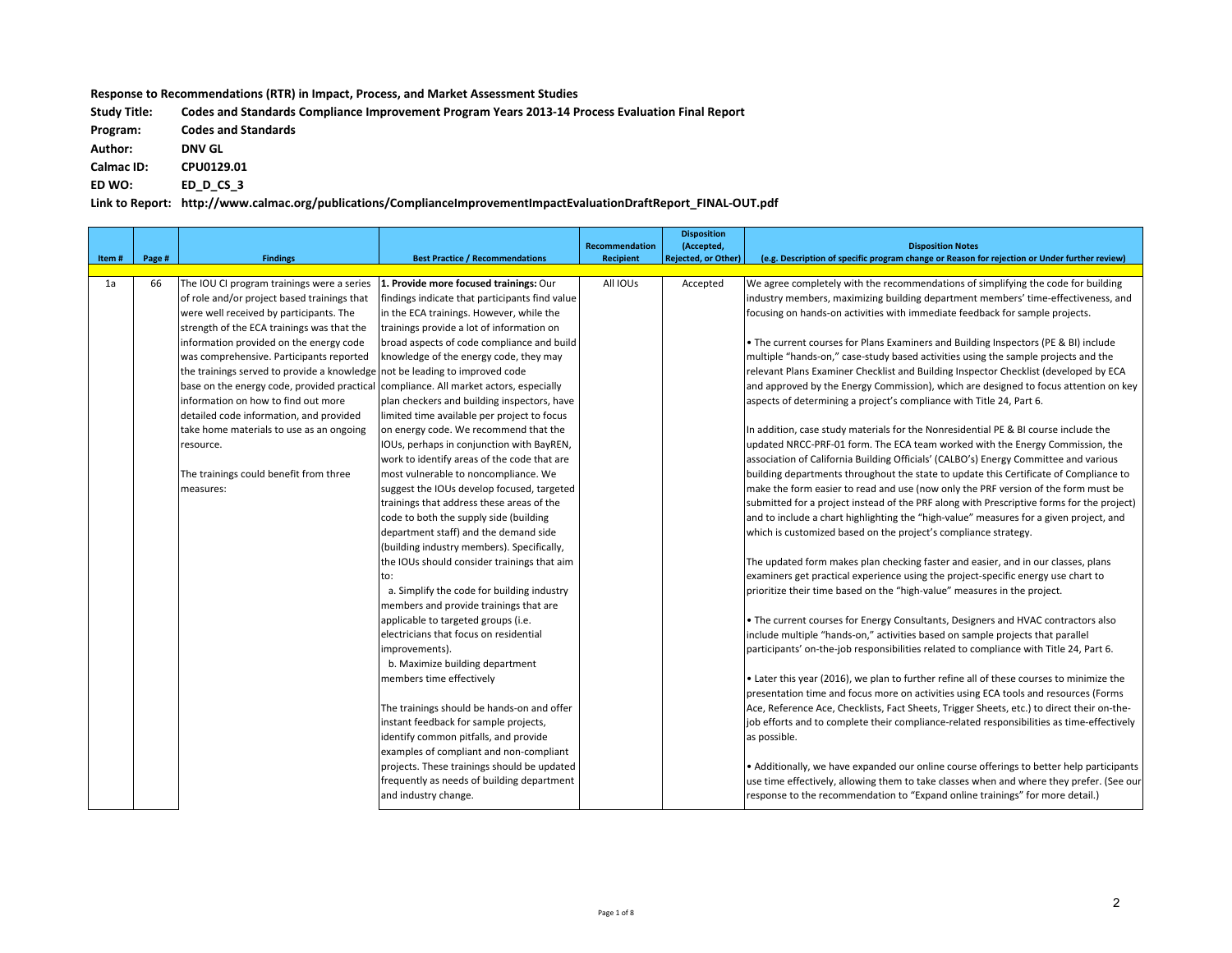|       |              |                 |                                               |                       | <b>Disposition</b>         |                                                                                                |
|-------|--------------|-----------------|-----------------------------------------------|-----------------------|----------------------------|------------------------------------------------------------------------------------------------|
|       |              |                 |                                               | <b>Recommendation</b> | (Accepted,                 | <b>Disposition Notes</b>                                                                       |
| Item# | Page #<br>66 | <b>Findings</b> | <b>Best Practice / Recommendations</b>        | <b>Recipient</b>      | <b>Rejected, or Other)</b> | (e.g. Description of specific program change or Reason for rejection or Under further review)  |
| 1b    |              |                 | 2. Expand online trainings. Users were very   | All IOUs              | Accepted                   | We agree that online offerings are especially effective in reaching busy professionals         |
|       |              |                 | satisfied with the online trainings that were |                       |                            | and those who are located in more remote areas.                                                |
|       |              |                 | offered by ECA as described in previous       |                       |                            |                                                                                                |
|       |              |                 | sections. The evaluation team recommends      |                       |                            | We currently have two major types of online training:                                          |
|       |              |                 | offering more of the Title 24 Essentials      |                       |                            | • "Virtual classes" (v-classes) are live, online instructor-facilitated training that parallel |
|       |              |                 | training series online, especially the        |                       |                            | the kinds of activities incorporated in our traditional classroom training (individual and     |
|       |              |                 | trainings targeted to the building industry,  |                       |                            | small-group "hands-on" activities based on typical "real-world" situations). We currently      |
|       |              |                 | who are less likely to come to classroom      |                       |                            | offer V-class formats of the following Energy Code Ace Title 24 Part 6 Essentials classes:     |
|       |              |                 | training. Further, users stated they wanted   |                       |                            | o Residential Standards for Energy Consultants                                                 |
|       |              |                 | more examples and "how-tos." The online       |                       |                            | o Nonresidential Standards for Energy Consultants                                              |
|       |              |                 | platform could provide great resource for     |                       |                            | o Residential Modeling                                                                         |
|       |              |                 | short videos on how to fill out specific      |                       |                            | o Nonresidential Modeling                                                                      |
|       |              |                 | energy code forms, how to navigate the        |                       |                            | o Standards for Refrigeration in Retail Food Storage                                           |
|       |              |                 | ECA website, and how to ensure proper         |                       |                            | . Online self-study courses are on-demand training that people can complete at their           |
|       |              |                 | installations of energy efficient equipment.  |                       |                            | own pace at their convenience. We currently offer online self-study formats of the             |
|       |              |                 |                                               |                       |                            | following Energy Code Ace Title 24 Part 6 Essentials classes:                                  |
|       |              |                 |                                               |                       |                            | o Residential Standards for AC Quality Installation Contractors                                |
|       |              |                 |                                               |                       |                            | o Residential Standards for Indoor Lighting                                                    |
|       |              |                 |                                               |                       |                            | o Residential Standards for Ventilation                                                        |
|       |              |                 |                                               |                       |                            | o Nonresidential Standards for Indoor Lighting Mandatory Measures                              |
|       |              |                 |                                               |                       |                            | o Nonresidential Standards for Indoor Lighting Prescriptive Compliance                         |
|       |              |                 |                                               |                       |                            | We are currently developing a series of "blended learning" opportunities that use a            |
|       |              |                 |                                               |                       |                            | combination of traditional classroom training, v classes, and online self-                     |
|       |              |                 |                                               |                       |                            | studies-supported by personalized mentoring opportunities-to do a deep dive on key             |
|       |              |                 |                                               |                       |                            | facets of compliance and to help energy consultants build the skills and knowledge             |
|       |              |                 |                                               |                       |                            | associated with achieving Certified Energy Analyst (CEA) status.                               |
|       |              |                 |                                               |                       |                            | Our plans for next year (2017) include producing more interactive online self-study            |
|       |              |                 |                                               |                       |                            | courses targeted to building professionals, focusing on how to perform their role-             |
|       |              |                 |                                               |                       |                            | specific responsibilities related to Title 24 Part 6.                                          |
|       |              |                 |                                               |                       |                            | We also agree that videos can be an effective teaching tool, and we have added one on          |
|       |              |                 |                                               |                       |                            | the ECA site and its offerings. The Energy Commission's online resource center (ORC)           |
|       |              |                 |                                               |                       |                            | includes many videos on Title 24 compliance and there are plans to add more. ECA               |
|       |              |                 |                                               |                       |                            | coordinates closely with the Energy Commission to ensure we are cross-promoting                |
|       |              |                 |                                               |                       |                            | resources and not duplicating materials and efforts.                                           |
|       |              |                 |                                               |                       |                            |                                                                                                |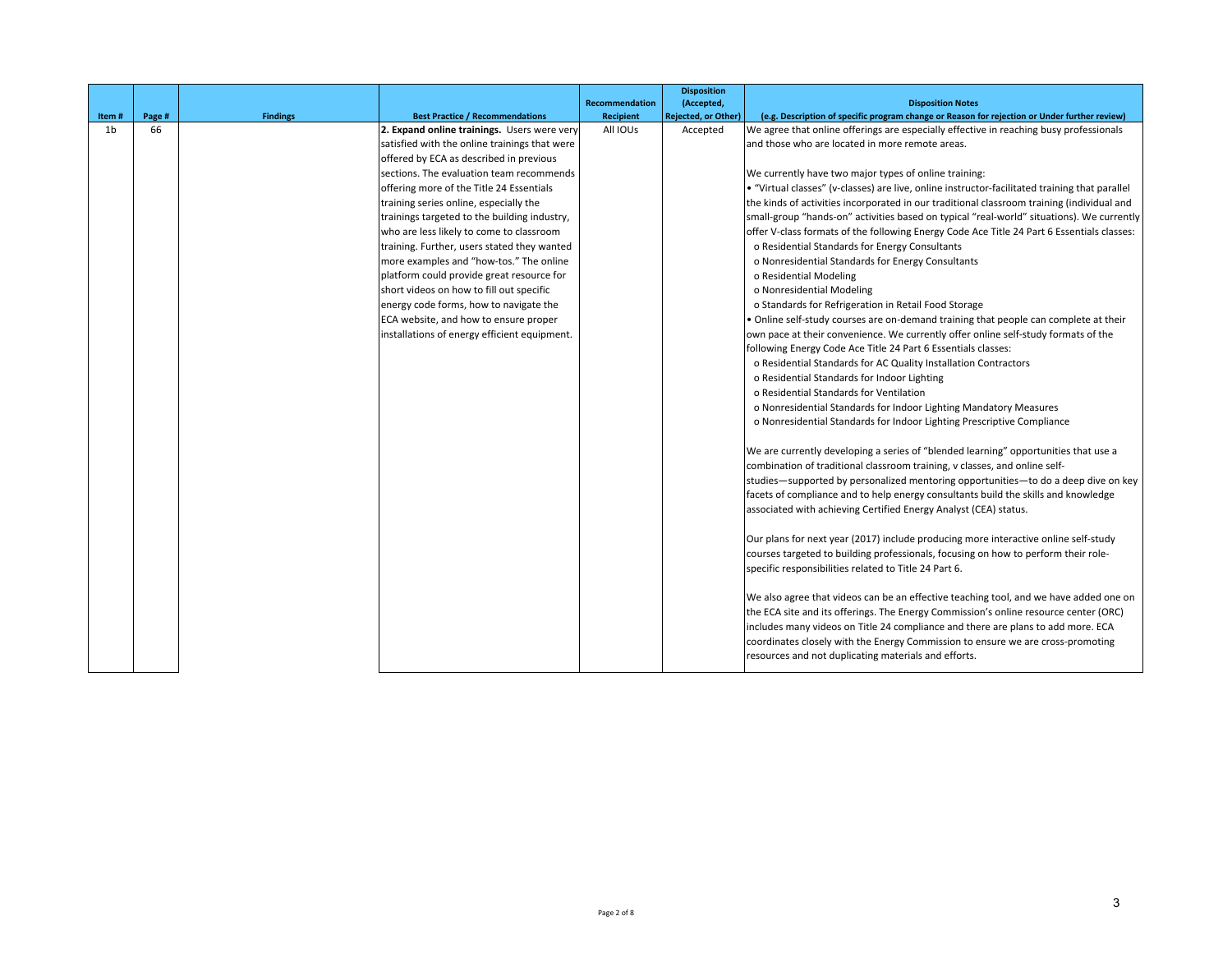|             |                 |                 |                                                                                 |                              | <b>Disposition</b>                     |                                                                                                                                                                                       |
|-------------|-----------------|-----------------|---------------------------------------------------------------------------------|------------------------------|----------------------------------------|---------------------------------------------------------------------------------------------------------------------------------------------------------------------------------------|
|             |                 |                 |                                                                                 | <b>Recommendation</b>        | (Accepted,                             | <b>Disposition Notes</b>                                                                                                                                                              |
| Item#<br>1c | Page #<br>66-67 | <b>Findings</b> | <b>Best Practice / Recommendations</b><br>3. Improve the reach of the trainings | <b>Recipient</b><br>All IOUs | <b>Rejected, or Other)</b><br>Accepted | (e.g. Description of specific program change or Reason for rejection or Under further review)<br>ECA strives to dramatically improve compliance with Title 24, Part 6 and Title 20 by |
|             |                 |                 | through strategic partnerships. The IOUs                                        |                              |                                        | working with industry stakeholders to understand their code compliance barriers and                                                                                                   |
|             |                 |                 | should partner with code related                                                |                              |                                        | implementing solutions designed to address key market actors' specific job tasks and                                                                                                  |
|             |                 |                 | organizations to provide links to the ECA                                       |                              |                                        | needs. We understand the critical importance of strategic partnerships with key                                                                                                       |
|             |                 |                 | training website. As knowledge of the                                           |                              |                                        | stakeholders to achieving our goals, and have successfully built and strengthened                                                                                                     |
|             |                 |                 | energy code spreads, the time it takes for                                      |                              |                                        | relationships with such organizations as the Energy Commission, CALBO, County Building                                                                                                |
|             |                 |                 | permit applicants and issuers to fill out and                                   |                              |                                        | Officials of California (CBOAC), International Code Council (ICC), California Association of                                                                                          |
|             |                 |                 | process forms will decrease. One theme                                          |                              |                                        | Building Energy Consultants (CABEC), American Institute of Architects California Council                                                                                              |
|             |                 |                 | that emerged from web survey respondents                                        |                              |                                        | (AIACC), United States Green Building Council (USGBC), Association of Energy Engineers                                                                                                |
|             |                 |                 | was that the building department staff                                          |                              |                                        | (AEE), Construction Specifications Institute (CSI), Institute of Heating and Air                                                                                                      |
|             |                 |                 | spends a significant amount of time                                             |                              |                                        | Conditioning Industries (IHACI), American Society of Heating, Refrigerating and Air-                                                                                                  |
|             |                 |                 | explaining codes and standards                                                  |                              |                                        | Conditioning Engineers (ASHRAE), California Lighting Technology Center (CLTC),                                                                                                        |
|             |                 |                 | requirements to permit applicants. The CI                                       |                              |                                        | International Association of Lighting Designers (IALD) and the Illuminating Engineering                                                                                               |
|             |                 |                 | programs should aim to increase their reach                                     |                              |                                        | Society (IES), and the local chapters of these associations across California. We have also                                                                                           |
|             |                 |                 | with strategic partnerships in industry and                                     |                              |                                        | broadened our reach to local governments through such endeavors as the Statewide                                                                                                      |
|             |                 |                 | equipment distributors. They should also                                        |                              |                                        | Energy Efficiency Collaborative (SEEC) and the IOU Local Government Partnerships.                                                                                                     |
|             |                 |                 | leverage partnerships with local                                                |                              |                                        |                                                                                                                                                                                       |
|             |                 |                 | governments and encourage them to use                                           |                              |                                        | ECA outreach activities include fostering relationships with these and other                                                                                                          |
|             |                 |                 | resources and trainings available to permit                                     |                              |                                        | organizations to extend campaign reach to their members via email messages,                                                                                                           |
|             |                 |                 | applicants. The IOUs should consider the                                        |                              |                                        | newsletter articles, website content and advertisements. These partners now routinely                                                                                                 |
|             |                 |                 | possibility of offering trainings that qualify                                  |                              |                                        | list EnergyCodeAce.com as a prime resource and help distribute messaging for ECA,                                                                                                     |
|             |                 |                 | for continuing education credits to further                                     |                              |                                        | adding to the program's reach and credibility. ECA is featured on the Energy                                                                                                          |
|             |                 |                 | broader reach.                                                                  |                              |                                        | Commission's newly launched Tile 24 ORC (http://www.energy.ca.gov/title24/orc/) and                                                                                                   |
|             |                 |                 |                                                                                 |                              |                                        | the Energy Commission's Title 24 hotline staff routinely refers callers to ECA resources,                                                                                             |
|             |                 |                 |                                                                                 |                              |                                        | tools and training. Shortly after the ECA site launch, we worked with the Energy                                                                                                      |
|             |                 |                 |                                                                                 |                              |                                        | Commission to send each of the nearly 600 building department offices across California                                                                                               |
|             |                 |                 |                                                                                 |                              |                                        | jump drives and collateral materials to help them help their customers. This was                                                                                                      |
|             |                 |                 |                                                                                 |                              |                                        | repeated again in 2016 in preparation for the new Title 24, Part 6 standards becoming                                                                                                 |
|             |                 |                 |                                                                                 |                              |                                        | effective January 1, 2017. Our targeted outreach activities also included promotional                                                                                                 |
|             |                 |                 |                                                                                 |                              |                                        | sponsorships, presentations (both in person and virtual) and tabling events at chapter                                                                                                |
|             |                 |                 |                                                                                 |                              |                                        | meetings, conferences and trade shows. ECA had a presence at over 70 industry events                                                                                                  |
|             |                 |                 |                                                                                 |                              |                                        | and webinars in 2015 - 2016. The key organizations listed above produced the majority                                                                                                 |
|             |                 |                 |                                                                                 |                              |                                        | of these and promoted ECA and our participation to their members and attendees via                                                                                                    |
|             |                 |                 |                                                                                 |                              |                                        | websites, emails, and electronic and print publications.                                                                                                                              |
|             |                 |                 |                                                                                 |                              |                                        |                                                                                                                                                                                       |
|             |                 |                 |                                                                                 |                              |                                        | We also routinely collaborate with these partners to inform our tools, resources and<br>trainings - as well as theirs. For example, our new Designer Essentials Course, with          |
|             |                 |                 |                                                                                 |                              |                                        | nonresidential architects as the target audience, was developed in conjunction with the                                                                                               |
|             |                 |                 |                                                                                 |                              |                                        | Energy Commission and with input from AIACC. In addition, AIACC and its local chapters                                                                                                |
|             |                 |                 |                                                                                 |                              |                                        | sent members to the pilot of this course at PG&E's Pacific Energy Center where feedback                                                                                               |
|             |                 |                 |                                                                                 |                              |                                        | was provided on the course structure, content and activities. ECA partnered with CABEC                                                                                                |
|             |                 |                 |                                                                                 |                              |                                        |                                                                                                                                                                                       |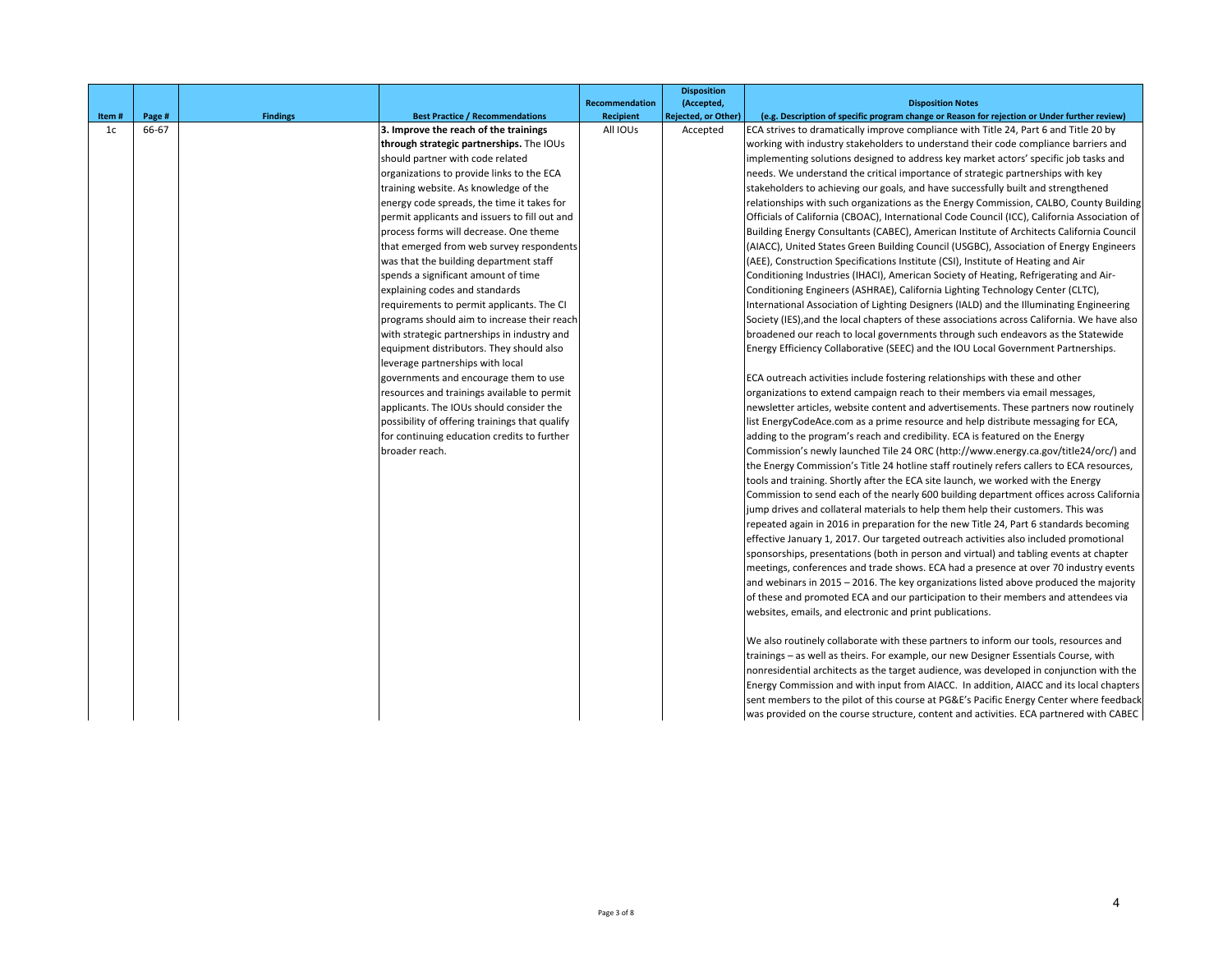|       |        |                 |                                        |                       | <b>Disposition</b>         |                                                                                               |
|-------|--------|-----------------|----------------------------------------|-----------------------|----------------------------|-----------------------------------------------------------------------------------------------|
|       |        |                 |                                        | <b>Recommendation</b> | (Accepted,                 | <b>Disposition Notes</b>                                                                      |
| Item# | Page # | <b>Findings</b> | <b>Best Practice / Recommendations</b> | <b>Recipient</b>      | <b>Rejected, or Other)</b> | (e.g. Description of specific program change or Reason for rejection or Under further review) |
|       |        |                 |                                        |                       |                            | to establish the CEA exams, and currently we are working with the organization and            |
|       |        |                 |                                        |                       |                            | surveying its members to better understand how the code could be simplified for ease          |
|       |        |                 |                                        |                       |                            | of use. We coordinate with the Energy Commission to review all ECA tools and resources        |
|       |        |                 |                                        |                       |                            | before publication, and to revise forms (e.g., the above-mentioned NRCC-PRF-01), and          |
|       |        |                 |                                        |                       |                            | compliance manuals to make them more user-friendly.                                           |
|       |        |                 |                                        |                       |                            |                                                                                               |
|       |        |                 |                                        |                       |                            | We also concur that it is important to help building department staff reduce the amount       |
|       |        |                 |                                        |                       |                            | of time they spend explaining codes and standards to their customers. The ECA Fact            |
|       |        |                 |                                        |                       |                            | Sheets and Trigger Sheets are designed to be used as building department counter staff        |
|       |        |                 |                                        |                       |                            | as "customer handouts" that quickly and clearly communicate the need-to-know                  |
|       |        |                 |                                        |                       |                            | requirements for specific project measures (lighting, HVAC, fenestration, plan permit         |
|       |        |                 |                                        |                       |                            | process, etc.). These resources are introduced in training designed for building              |
|       |        |                 |                                        |                       |                            | department personnel, and are made available to building departments through                  |
|       |        |                 |                                        |                       |                            | download from the ECA website.                                                                |
|       |        |                 |                                        |                       |                            |                                                                                               |
|       |        |                 |                                        |                       |                            | In addition, the 2016 Application Guides, which we are developing in cooperation with         |
|       |        |                 |                                        |                       |                            |                                                                                               |
|       |        |                 |                                        |                       |                            | the Energy Commission, focus on specific measure areas and present the essentials in          |
|       |        |                 |                                        |                       |                            | terms that resonate with building industry professionals and include specific examples        |
|       |        |                 |                                        |                       |                            | of what does and does not comply with Title 24, Part 6. Building department staff can         |
|       |        |                 |                                        |                       |                            | refer customers to these Guides when they want a more in-depth understanding of               |
|       |        |                 |                                        |                       |                            | options and considerations for a specific measure area.                                       |
|       |        |                 |                                        |                       |                            | The Forms Ace is an interactive online tool that provides specific guidance on the            |
|       |        |                 |                                        |                       |                            | compliance documentation required based on project-specific information. Many                 |
|       |        |                 |                                        |                       |                            | building departments have found it a great time-saver to be able to refer their               |
|       |        |                 |                                        |                       |                            | customers to this tool to determine what they need to submit with a permit application.       |
|       |        |                 |                                        |                       |                            | In support of certification and to broaden our reach, we worked with the ICC to achieve       |
|       |        |                 |                                        |                       |                            | Preferred Education Provider status for Energy Code Ace training offerings.                   |
|       |        |                 |                                        |                       |                            | . All of our courses (traditional classroom, v-class, and online self-studies) now qualify    |
|       |        |                 |                                        |                       |                            | for ICC continuing education credits (CEUs), which are required for the many ICC              |
|       |        |                 |                                        |                       |                            | certifications.                                                                               |
|       |        |                 |                                        |                       |                            | • All of our courses also are recognized by CABEC for CEUs required for CEA                   |
|       |        |                 |                                        |                       |                            | credentials. We also have been instrumental in helping CABEC develop their robust             |
|       |        |                 |                                        |                       |                            |                                                                                               |
|       |        |                 |                                        |                       |                            | certification program, including the CEA exam.                                                |
|       |        |                 |                                        |                       |                            | ECA traditional classroom courses for energy consultants and designers are recognized         |
|       |        |                 |                                        |                       |                            | by the AIA for CEUs, and this year we are pursuing gaining AIA accreditation for our          |
|       |        |                 |                                        |                       |                            |                                                                                               |
|       |        |                 |                                        |                       |                            | online training opportunities.                                                                |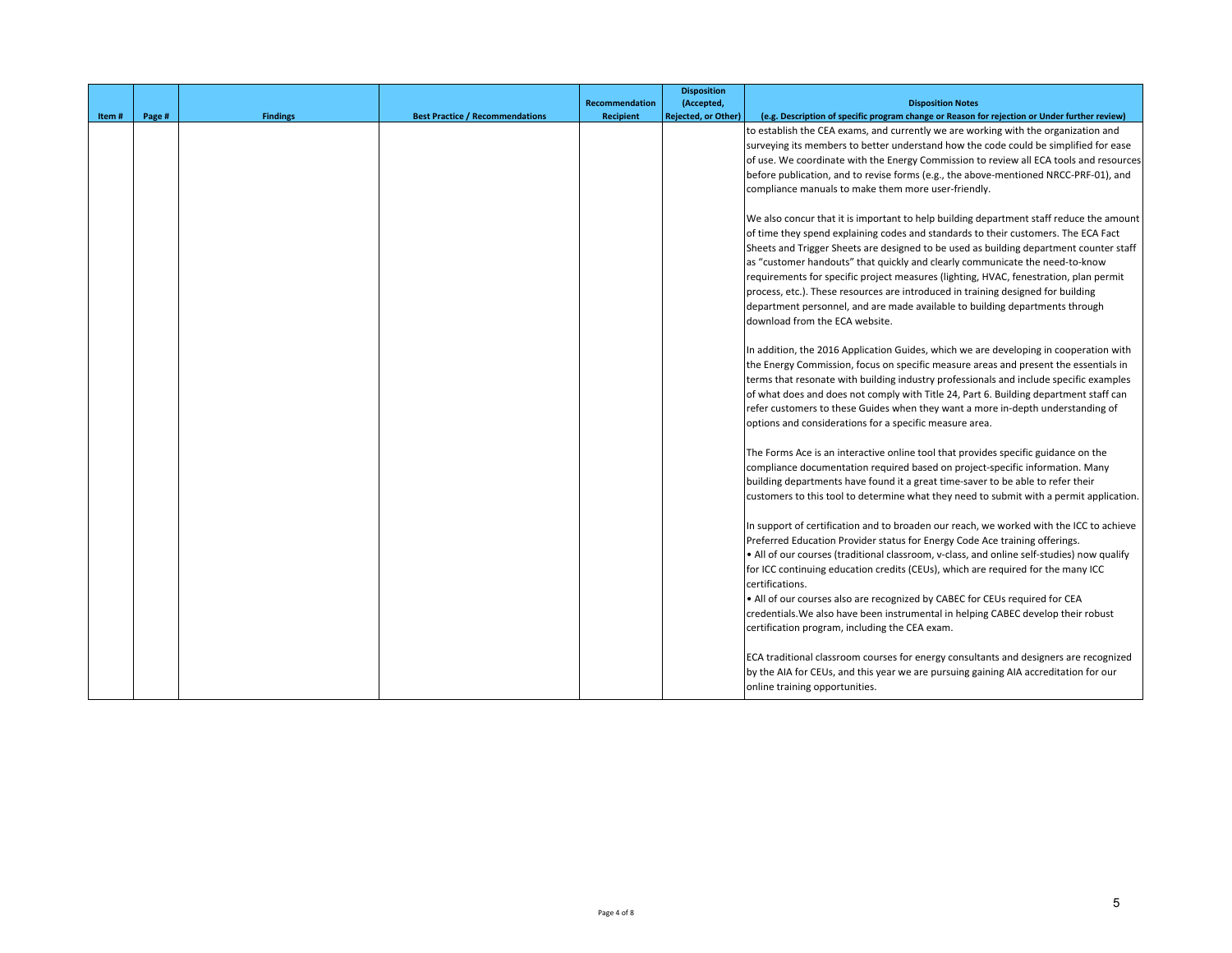| Item#          | Page # | <b>Findings</b>                                                              | <b>Best Practice / Recommendations</b>                                               | Recommendation<br><b>Recipient</b> | <b>Disposition</b><br>(Accepted,<br><b>Rejected, or Other)</b> | <b>Disposition Notes</b><br>(e.g. Description of specific program change or Reason for rejection or Under further review) |
|----------------|--------|------------------------------------------------------------------------------|--------------------------------------------------------------------------------------|------------------------------------|----------------------------------------------------------------|---------------------------------------------------------------------------------------------------------------------------|
| 2a             | 67     | The ECA website has become widespread in 1. Improve functionality of the ECA |                                                                                      | All IOUs                           | Accepted                                                       | ECA believes strongly in continuous improvement and providing performance-based                                           |
|                |        | use during the relatively short time it has                                  | website. Our findings indicate that the ECA                                          |                                    |                                                                | resources to the broad range of industry stakeholders that drive code compliance. We                                      |
|                |        | been live. Based on our research, the                                        | website is a welcomed tool and popular                                               |                                    |                                                                | agree that all our offerings, including the site, must be informed by the ever-changing                                   |
|                |        | evaluation team recommends the following destination for building department |                                                                                      |                                    |                                                                | needs of this diverse community.                                                                                          |
|                |        | three ways to improve user experience and                                    | members and the building community.                                                  |                                    |                                                                |                                                                                                                           |
|                |        | optimize the website for all users:                                          | However, users find that the website can be                                          |                                    |                                                                | In 2016 we conducted research, including interviews with ECA site users, to determine                                     |
|                |        |                                                                              | cumbersome to use, especially to new users                                           |                                    |                                                                | how we could better serve the industry. We are currently working on upgrading                                             |
|                |        |                                                                              | and those less familiar with building energy                                         |                                    |                                                                | functionality and making the site even more inviting and easy to use. Site revisions are                                  |
|                |        |                                                                              | codes. Specific suggestions included added                                           |                                    |                                                                | due to roll out by year end.                                                                                              |
|                |        |                                                                              | capabilities. The CI evaluation team                                                 |                                    |                                                                |                                                                                                                           |
|                |        |                                                                              | recommends that the IOUs conduct further                                             |                                    |                                                                |                                                                                                                           |
|                |        |                                                                              | qualitative research to explore what design                                          |                                    |                                                                |                                                                                                                           |
|                |        |                                                                              | features would meet most users and                                                   |                                    |                                                                |                                                                                                                           |
|                |        |                                                                              | potential user's needs.                                                              |                                    |                                                                |                                                                                                                           |
| 2 <sub>b</sub> | 67     |                                                                              | 2. Improve organization of the ECA                                                   | All IOUs                           | Accepted                                                       | Please note the response above also addresses this recommendation.                                                        |
|                |        |                                                                              | website. Again, our findings indicate that                                           |                                    |                                                                |                                                                                                                           |
|                |        |                                                                              | the ECA website is a welcome, well-used                                              |                                    |                                                                |                                                                                                                           |
|                |        |                                                                              | resource by the building community.                                                  |                                    |                                                                |                                                                                                                           |
|                |        |                                                                              | However, users found the website                                                     |                                    |                                                                |                                                                                                                           |
|                |        |                                                                              | confusing to use and not intuitive. A                                                |                                    |                                                                |                                                                                                                           |
|                |        |                                                                              | number of specific suggestions indicated                                             |                                    |                                                                |                                                                                                                           |
|                |        |                                                                              | that the website should be organized by                                              |                                    |                                                                |                                                                                                                           |
|                |        |                                                                              | climate zone, compliance form, building                                              |                                    |                                                                |                                                                                                                           |
|                |        |                                                                              | area, or project type. Website users were                                            |                                    |                                                                |                                                                                                                           |
|                |        |                                                                              | also mostly unaware of available resources                                           |                                    |                                                                |                                                                                                                           |
|                |        |                                                                              | such as hotlines and help available through                                          |                                    |                                                                |                                                                                                                           |
|                |        |                                                                              | info@energycodeace.com. Building industry<br>members were least likely to be regular |                                    |                                                                |                                                                                                                           |
|                |        |                                                                              | visitors of the ECA website, which could be                                          |                                    |                                                                |                                                                                                                           |
|                |        |                                                                              | an indication that the current format of the                                         |                                    |                                                                |                                                                                                                           |
|                |        |                                                                              | information is not meeting their needs. We                                           |                                    |                                                                |                                                                                                                           |
|                |        |                                                                              | recommend that the IOU CI team further                                               |                                    |                                                                |                                                                                                                           |
|                |        |                                                                              | explores why and how users are coming to                                             |                                    |                                                                |                                                                                                                           |
|                |        |                                                                              | their website and how the site organization                                          |                                    |                                                                |                                                                                                                           |
|                |        |                                                                              | could be improved to best meet user needs.                                           |                                    |                                                                |                                                                                                                           |
| 2c             | 67     |                                                                              | 3. Partner and integrate. CI program                                                 | All IOUs                           | Accepted                                                       | ECA strives to dramatically improve compliance with Title 24, Part 6 and Title 20 by                                      |
|                |        |                                                                              | mplementers should take steps to form                                                |                                    |                                                                | working with industry stakeholders to understand their code compliance barriers and                                       |
|                |        |                                                                              | and strengthen partnerships with                                                     |                                    |                                                                | implementing solutions designed to address key market actors' specific job tasks and                                      |
|                |        |                                                                              | professional organizations frequented by                                             |                                    |                                                                | needs. We understand the critical importance of strategic partnerships with key                                           |
|                |        |                                                                              | the building community (such as CABEC, the                                           |                                    |                                                                | stakeholders to achieving our goals. In order to be as effective as possible, we have                                     |
|                |        |                                                                              | American Institute of Architects, the                                                |                                    |                                                                | approached our activities in a somewhat staged manner, beginning with a focus on                                          |
|                |        |                                                                              | international code council, and CALBO) and                                           |                                    |                                                                | market actors and related industry organizations considered initial primary targets due                                   |
|                |        |                                                                              | code enforcement agencies. They should                                               |                                    |                                                                | to their potential to garner significant energy savings, and with the plan to extend our                                  |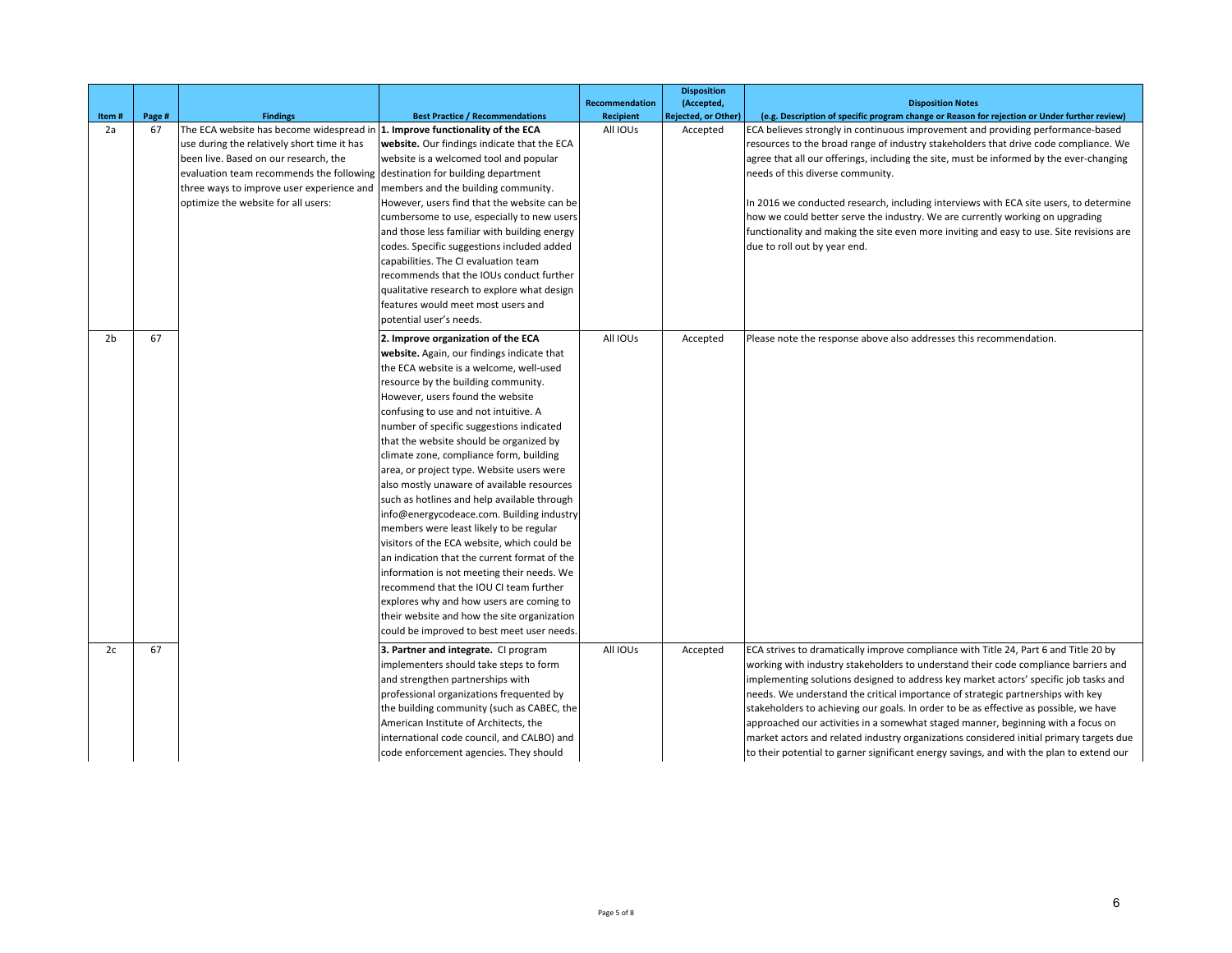|       |        |                 |                                           |                             | <b>Disposition</b>                       |                                                                                                                           |
|-------|--------|-----------------|-------------------------------------------|-----------------------------|------------------------------------------|---------------------------------------------------------------------------------------------------------------------------|
|       | Page # | <b>Findings</b> | <b>Best Practice / Recommendations</b>    | Recommendation<br>Recipient | (Accepted,<br><b>Rejected, or Other)</b> | <b>Disposition Notes</b><br>(e.g. Description of specific program change or Reason for rejection or Under further review) |
| Item# |        |                 | continue to build and leverage current    |                             |                                          | reach successively to those with lower savings potential. While all potential market                                      |
|       |        |                 | partnerships with local jurisdictions.    |                             |                                          | actors have been included in our efforts, building department personnel and energy                                        |
|       |        |                 | Information supplied by ECA could be      |                             |                                          | consultants were first targeted more pointedly, followed closely by design professionals                                  |
|       |        |                 | customized for jurisdictions and added    |                             |                                          | and trades contractors for HVAC, retail and office lighting and envelope measures, and                                    |
|       |        |                 | directly to building department websites. |                             |                                          | HERS raters. We will continue to grow our partnerships as we continue to expand our                                       |
|       |        |                 | Further, the IOUs should consider further |                             |                                          | efforts throughout the market actor chain just as we have done in 2016 with the                                           |
|       |        |                 | research to investigate where building    |                             |                                          | architectural community. Please see the reference to our new Designer Essentials                                          |
|       |        |                 | industry members seek information on the  |                             |                                          | course and AIACC collaboration noted below.                                                                               |
|       |        |                 | energy and or other codes and develop a   |                             |                                          |                                                                                                                           |
|       |        |                 | presence there. These partnerships could  |                             |                                          | Using this approach, we have successfully built and strengthened relationships with such                                  |
|       |        |                 | expand the reach of ECA and provide       |                             |                                          | organizations as the Energy Commission, CALBO, CBOAC, ICC, CABEC, AIACC, USGBC,                                           |
|       |        |                 | consistency in messaging about energy     |                             |                                          | AEE, CSI, IHACI, ASHRAE, CLTC, IALD and IES, and the local chapters of these associations                                 |
|       |        |                 | code requirements statewide.              |                             |                                          | across California. We have also broadened our reach to local governments through such                                     |
|       |        |                 |                                           |                             |                                          | endeavors as the Statewide Energy Efficiency Collaborative (SEEC) and the IOU Local                                       |
|       |        |                 |                                           |                             |                                          | Government Partnerships.                                                                                                  |
|       |        |                 |                                           |                             |                                          | ECA outreach activities include fostering relationships with these and other                                              |
|       |        |                 |                                           |                             |                                          | organizations to extend campaign reach to their members via email messages,                                               |
|       |        |                 |                                           |                             |                                          | newsletter articles, website content and advertisements. These partners now routinely                                     |
|       |        |                 |                                           |                             |                                          | list EnergyCodeAce.com as a prime resource and help distribute messaging for ECA,                                         |
|       |        |                 |                                           |                             |                                          | adding to the program's reach and credibility. ECA is featured on the Energy                                              |
|       |        |                 |                                           |                             |                                          | Commission's newly launched Tile 24 ORC (http://www.energy.ca.gov/title24/orc/) and                                       |
|       |        |                 |                                           |                             |                                          | the Energy Commission's Title 24 hotline staff routinely refers callers to ECA resources,                                 |
|       |        |                 |                                           |                             |                                          | tools and training. Shortly after the ECA site launch, we worked with the Energy                                          |
|       |        |                 |                                           |                             |                                          | Commission to send each of the nearly 600 building department offices across California                                   |
|       |        |                 |                                           |                             |                                          | jump drives and collateral materials to help them help their customers. This was                                          |
|       |        |                 |                                           |                             |                                          | repeated again in 2016 in preparation for the new Title 24, Part 6 standards becoming                                     |
|       |        |                 |                                           |                             |                                          | effective January 1, 2017. Our targeted outreach activities also included promotional                                     |
|       |        |                 |                                           |                             |                                          | sponsorships, presentations (both in person and virtual) and tabling events at chapter                                    |
|       |        |                 |                                           |                             |                                          | meetings, conferences and trade shows. ECA had a presence at over 70 industry events                                      |
|       |        |                 |                                           |                             |                                          | and webinars in 2015 - 2016. The key organizations listed above produced the majority                                     |
|       |        |                 |                                           |                             |                                          | of these and promoted ECA and our participation to their members and attendees via                                        |
|       |        |                 |                                           |                             |                                          | websites, emails, and electronic and print publications.                                                                  |
|       |        |                 |                                           |                             |                                          | We also routinely collaborate with these partners to inform our tools, resources and                                      |
|       |        |                 |                                           |                             |                                          | trainings - as well as theirs. For example, our new Designer Essentials Course, with                                      |
|       |        |                 |                                           |                             |                                          | nonresidential architects as the target audience, was developed in conjunction with the                                   |
|       |        |                 |                                           |                             |                                          | Energy Commission and with input from AIACC. In addition, AIACC and its local chapters                                    |
|       |        |                 |                                           |                             |                                          | sent members to the pilot of this course at PG&E's Pacific Energy Center where feedback                                   |
|       |        |                 |                                           |                             |                                          | was provided on the course structure, content and activities. ECA partnered with CABEC                                    |
|       |        |                 |                                           |                             |                                          | to establish the CEA exams, and currently we are working with the organization and                                        |
|       |        |                 |                                           |                             |                                          | surveying its members to better understand how the code could be simplified for ease                                      |
|       |        |                 |                                           |                             |                                          | of use. We coordinate with the Energy Commission to review all ECA tools and resources                                    |
|       |        |                 |                                           |                             |                                          | before publication, and to revise forms (e.g., the above-mentioned NRCC-PRF-01), and                                      |
|       |        |                 |                                           |                             |                                          | compliance manuals to make them more user-friendly.                                                                       |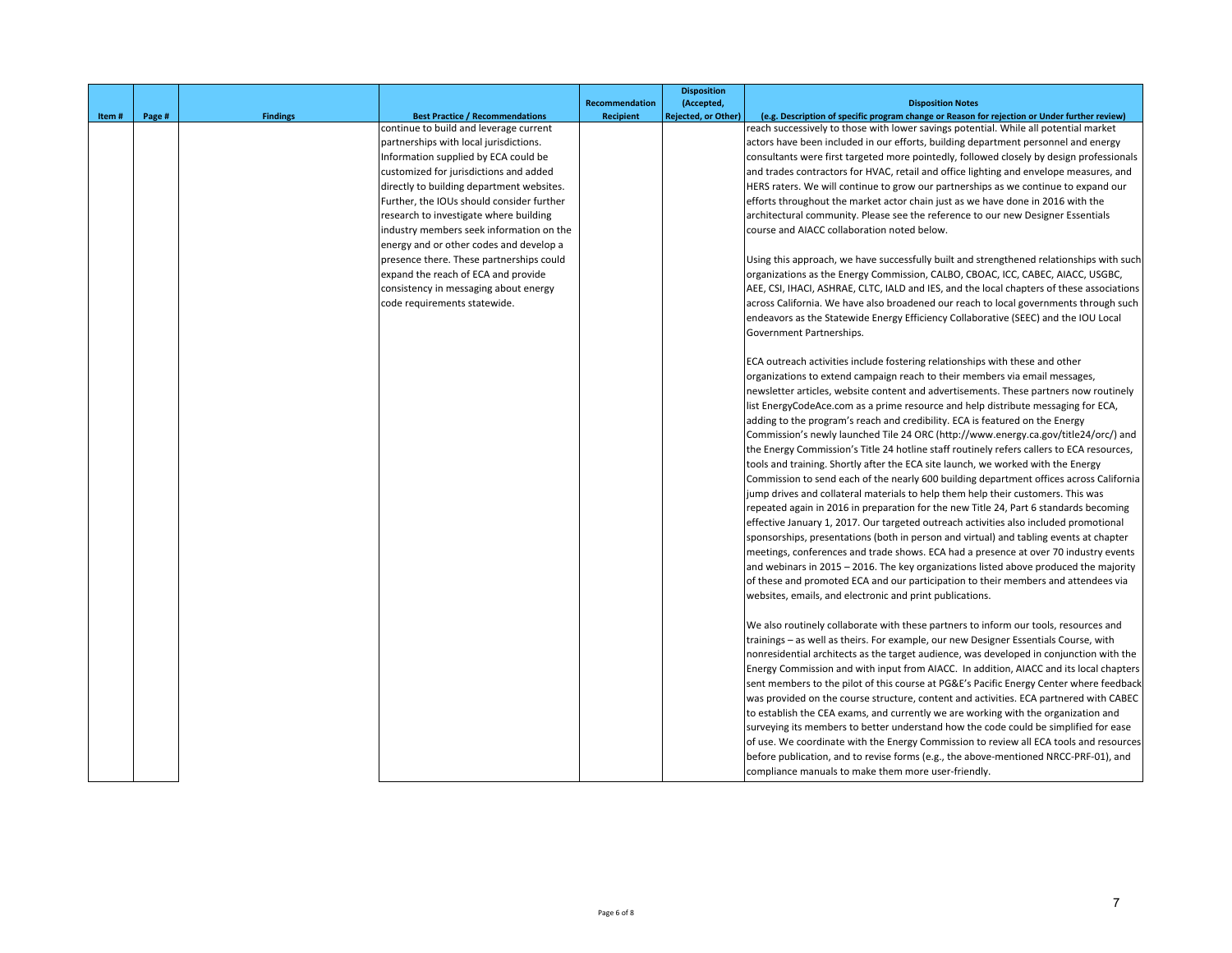|       |        |                                                                                                                                                                                                                                                                                                                                                                                                              |                                                                                                                                                                                                                                                                                                                                                                                                                             | <b>Recommendation</b> | <b>Disposition</b><br>(Accepted, | <b>Disposition Notes</b>                                                                                                                                                                                                                                                                                                                                                                                                                                                                                                                                                                                                                                                                                                                                                                                                                                                                                                                                                                                                                                                                                                                                                                                                                                                                                                                                                                                                                                                                                                                                                        |
|-------|--------|--------------------------------------------------------------------------------------------------------------------------------------------------------------------------------------------------------------------------------------------------------------------------------------------------------------------------------------------------------------------------------------------------------------|-----------------------------------------------------------------------------------------------------------------------------------------------------------------------------------------------------------------------------------------------------------------------------------------------------------------------------------------------------------------------------------------------------------------------------|-----------------------|----------------------------------|---------------------------------------------------------------------------------------------------------------------------------------------------------------------------------------------------------------------------------------------------------------------------------------------------------------------------------------------------------------------------------------------------------------------------------------------------------------------------------------------------------------------------------------------------------------------------------------------------------------------------------------------------------------------------------------------------------------------------------------------------------------------------------------------------------------------------------------------------------------------------------------------------------------------------------------------------------------------------------------------------------------------------------------------------------------------------------------------------------------------------------------------------------------------------------------------------------------------------------------------------------------------------------------------------------------------------------------------------------------------------------------------------------------------------------------------------------------------------------------------------------------------------------------------------------------------------------|
| Item# | Page # | <b>Findings</b>                                                                                                                                                                                                                                                                                                                                                                                              | <b>Best Practice / Recommendations</b>                                                                                                                                                                                                                                                                                                                                                                                      | <b>Recipient</b>      | <b>Rejected, or Other)</b>       | (e.g. Description of specific program change or Reason for rejection or Under further review)                                                                                                                                                                                                                                                                                                                                                                                                                                                                                                                                                                                                                                                                                                                                                                                                                                                                                                                                                                                                                                                                                                                                                                                                                                                                                                                                                                                                                                                                                   |
| 2d    | 67     |                                                                                                                                                                                                                                                                                                                                                                                                              | 4. Track user satisfaction. The CI program<br>participants responded enthusiastically to<br>our request for feedback on CI program<br>activities. This indicates that the tools are<br>valuable and the community is engaged.<br>We recommend that the ECA periodically<br>ask users for feedback to track user<br>satisfaction, determine user needs, and to<br>inform future updates to all IOU CI program<br>activities. | All IOUs              | Accepted                         | ECA believes strongly in continuous improvement and providing performance-based<br>resources to the broad range of industry stakeholders that drive code compliance. We<br>agree that all our offerings, including the site, must be informed by the ever-changing<br>needs of this diverse community. In 2016 we conducted research, including interviews<br>with ECA site users, to determine how we could better serve the industry. We have also<br>conducted surveys related to the Forms Ace tool. This year we are also expanding our<br>training evaluation and feedback questionnaire to solicit users' recommendations for<br>expanding and refining ECA offerings, in addition to the standard satisfaction data we<br>currently collect. Additionally, we have a number of email addresses that are listed in<br>multiple places on the site for feedback on the site as a whole, as well as individual tools<br>and resources (see our Contact Us page for a full list). To date we have received and<br>responded to over 550 messages through these email channels. We have also recently<br>added "User Snap" feedback functionality to each page of the site to collect and respond                                                                                                                                                                                                                                                                                                                                                                            |
|       |        |                                                                                                                                                                                                                                                                                                                                                                                                              |                                                                                                                                                                                                                                                                                                                                                                                                                             |                       |                                  | to user input.                                                                                                                                                                                                                                                                                                                                                                                                                                                                                                                                                                                                                                                                                                                                                                                                                                                                                                                                                                                                                                                                                                                                                                                                                                                                                                                                                                                                                                                                                                                                                                  |
| За    | 68     | Our research shows that the ECA tools are a We recommend further research into<br>valuable resource for building departments,<br>building industry, and energy professionals.<br>Tool users indicate high satisfaction with<br>the tools and they draw people to the ECA<br>website. We recommend that the IOU CI<br>team continues to develop ECA tools.                                                    | building community needs and that the<br>IOUs align tools with areas of energy code<br>noncompliance. Based on our research and<br>the feedback given by participants, some<br>tools that the IOUs could consider are tools<br>by climate type, building type, and project<br>type.                                                                                                                                         | All IOUs              | Accepted                         | We agree that continuing to investigate ideas and assess the need for new tools and<br>resources should be an on-going part of our activities.<br>While our Forms Ace tool tailors results to climate zone, building type, and project type,<br>and our Fact and Trigger Sheets are specific to building type and project type, and call<br>out climate-zone-specific information, we are considering new ideas for ECA resources<br>by climate zone, building type and project type, including additional handouts for permit<br>applicants for common project types.<br>We also agree that providing building departments with resources for their clients<br>applying for permits is a very effective way to enable building department members to<br>effectively and consistently communicate code requirements to permit applicants,<br>increase ECA brand awareness, and drive traffic to the ECA website and trainings. To this<br>end we have developed our fact and trigger sheets, our new application guides, and our<br>checklists. The 2016 Plans Examiner checklists create customized corrections lists as the<br>Plans Examiner uses the checklist. The corrections lists have hyperlinks to code<br>requirements in the ECA Reference Ace. This resource is meant to help plans examiners<br>quickly, consistently and accurately communicate code requirements to permit<br>applicants. The checklists and correction comments lists have been developed in<br>collaboration with the Energy Commission, energy consultants and building department<br>staff. |
| 3b    | 68     | ECA tools are also seen as a way in which<br>the building departments communicate<br>with the building industry as they apply for<br>permits. This is an opportunity for the IOUs<br>to enable building department members to<br>effectively and consistently communicate<br>code requirements to permit applicants,<br>increase ECA brand awareness, and drive<br>traffic to the ECA website and trainings. | The IOUs should consider handouts that<br>building departments can refer customers<br>to on common project types.                                                                                                                                                                                                                                                                                                           |                       |                                  | The ECA Fact Sheets and Trigger Sheets are designed to be used as building department<br>counter staff as "customer handouts" that quickly and clearly communicate the need-to-<br>know requirements for specific project measures (lighting, HVAC, fenestration, plan<br>permit process, etc.).<br>In addition, the 2016 Application Guides, which we are developing in cooperation with<br>the Energy Commission, focus on specific measure areas and present the essentials in<br>terms that resonate with building industry professionals and include specific examples                                                                                                                                                                                                                                                                                                                                                                                                                                                                                                                                                                                                                                                                                                                                                                                                                                                                                                                                                                                                     |